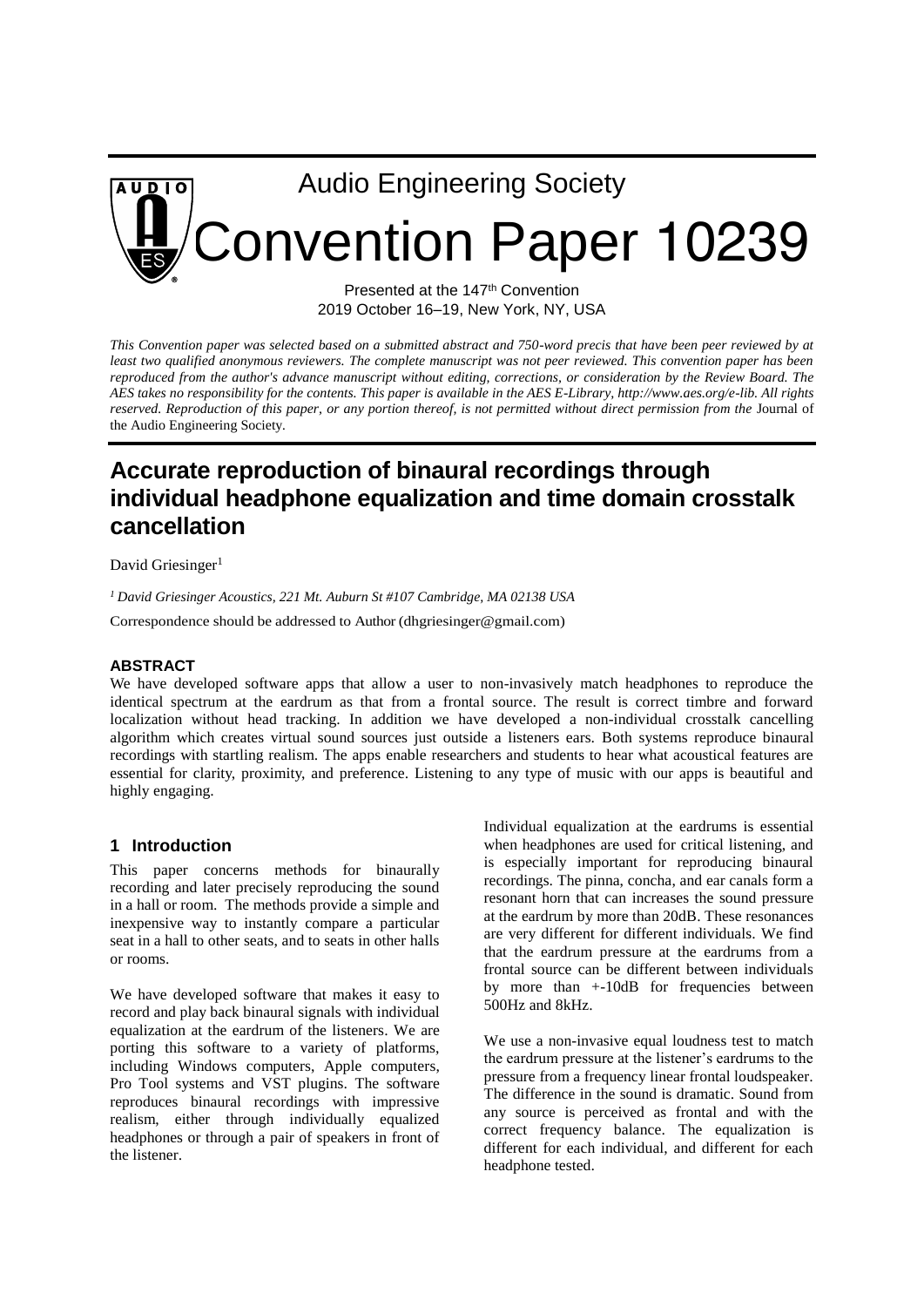Listening to recorded music through equalized headphones is a revelation. Sound is perceived outside the head and frontal without head tracking. The timbre is accurate. Playing binaural recordings that have been frontally equalized with individually equalized headphones is even more amazing. The sense of being in the recorded space is overwhelmingly real.

There are few cues in sound alone to determine the distance to a source if it is proximate and easily localized. Soloists in my binaural recordings are almost always perceived much closer to the listener than they were. This is normal. Seeing a picture or imagining the scene restores the sense of distance.

Binaural rendition of binaural measurement data allows the sonic consequence of adding or altering individual reflections to be instantly heard. Hall measurement systems such as the ones by Lokki and Neil can be used in this way, but their playback systems are complex, and their data is not simple to modify. But binaural data – in combination with data from a spherical microphone – allows an experimenter to alter reflections with ease.

Our software also provides a means of reproducing binaural recordings without individual equalization through crosstalk cancellation. Crosstalk cancellation or transaural reproduction is not new. Our implementation uses an adjustable time delay and a set of semi-recursive time domain filters. The filters can be tweaked by the user if desired, but in most cases the default settings provide at least 10dB of crosstalk attenuation at all frequencies. The reproduction of binaural recordings is almost as good as using individually equalized headphones. The impression of being in the venue is strong.

A crosstalk playback system can be setup for only a few hundred dollars. Our software then allows acousticians and students to accurately hear different seats in a venue, and with our small library of binaural recordings compare them to examples of good and poor seats in halls around the world. A loudspeaker crosstalk cancelling system can be setup for only a few hundred dollars, and occupies very little space. The goal of this paper is to make such comparisons both easy and common.

### **2 Improving Acoustics with Binaural Technology**

There are inherent difficulties in determining the success of acoustical designs. Primary among these is the brevity of sonic memory. Toole found that results were not consistent if the switching from one speaker to another took longer than a few seconds.

The primacy of vision in human perception is also problematic. If you can see the performers you are sure you are also hearing them precisely. If you close your eyes for a few minutes the sound can change dramatically. In my experience very few acousticians test their designs by listening with their eyes closed or averted. Lokki and others are finding that without a visual image a primary predictor of preference is the sonic perception that sounds are "Proximate" - sharply localized and perceived as close to the listener. This judgement can only be made in the absence of a visual image.

Typical courses in acoustics are deaf to these issues. Students are taught how to calculate reverberation time, how to measure the standard acoustic parameters, and perhaps how to make acoustic models. They are seldom taught to listen and make an accurate descriptions of what they hear. Binaural methods can provide the vital opportunity to listen.

The author started to work on acoustics after many years as a recording engineer and as a designer of electronic equipment that allowed me to add or alter reflections in real time. Recording requires meeting stringent requirements for clarity, balance, and the sense of the hall. But I am still learning new things from listening to real halls with the techniques in this paper.

### **3 Difficulties with Current Binaural Hearing Research**

There is a quote attributed to Einstein that is pertinent to the field of sound perception and acoustic design: "In every field of inquiry, it is true that all things should be made as simple as possible – but no simpler." The columnist Sydney Harris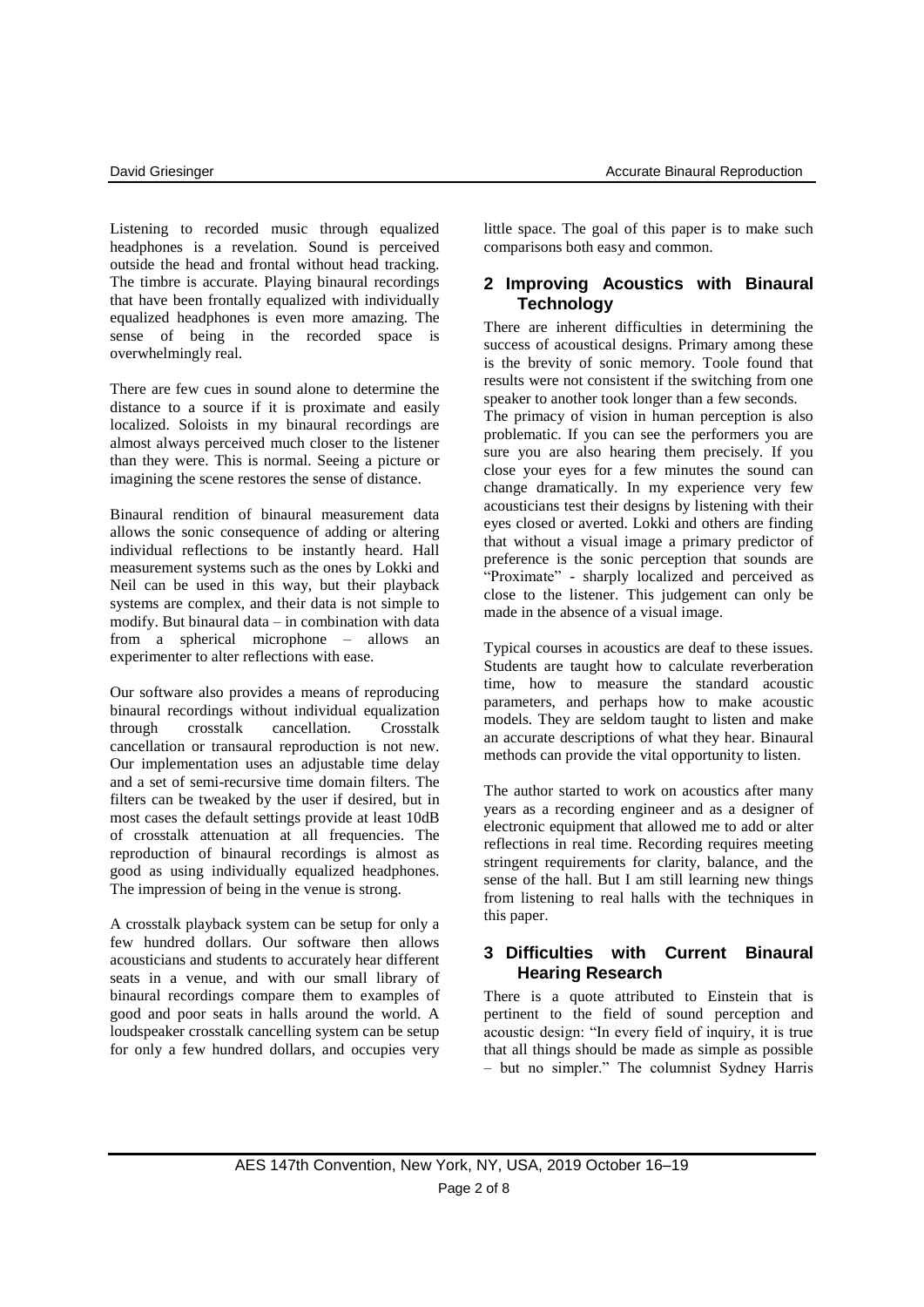added in 1964: "And for every problem that is muddled by over-complexity, a dozen are muddled by over-simplifying." Research into hearing and acoustics has fallen into this trap.

The urge to simplify has done particular damage to research on the mechanisms human hearing uses to determine the timbre and localization of sound sources. It is widely and correctly believed that localization in the horizontal plane is largely – but not entirely – determined by interaural level differences (ILDs) and interaural time differences (ITDs). But there is evidence that differences in timbre due to the shadowing of the head and the directivity of the ear canals are also important. I worked with an excellent sound engineer that suddenly lost all hearing in his left ear. Within a few months his brain had adapted to using timbre cues from his remaining ear to determine azimuth. His ability was diminished, but it still worked.

It is also widely believed that cues for vertical localization are based primarily on timbre, but we believe that the separation into horizontal localization and vertical localization is misleading. A source in space generates ILDs, ITDs, and timbre cues simultaneously. The brain has evolved to use all this information to form a multidimensional matrix which takes all of it in and comes up with a perceived direction of the sound.

ILDs and ITDs are binaural perceptions, depending largely on perceived *differences* between the two ears. But timbre is an overall gestalt. It depends on the absolute strength of each frequency band in both ears simultaneously. The ear and brain are constantly rebuilding the matrix of frequency spectra the two ears perceive as we go through life, trying to make the auditory perception of direction match the perception from the eyes and other senses.

These spectral maps can only work with the data that the ears provide – and the only place we detect this data is at the eardrum. The spectrum at the entrance to the eardrum is meaningless to human perception of the timbre, or spectrum of sound.

The concha and the ear canal form a resonant structure – a horn that focuses high frequency energy on the eardrum. If we eliminate or alter these resonances the timbre the brain uses to determine localization becomes unrecognizable. If all humans had the same resonances the problem might be solvable, but they do not. The ear canal resonances are highly individual.

Figure 4 from a paper by Hammershøi and Møller (1) plots the frequency difference between the concha and the eardrum for twelve subjects. Although the resonances are similar between 1kHz and 7kHz, where most sources have sufficient energy, they have differences of 10dB or more between each individual as well as differences in the sharpness of the resonance. Damping these resonances with headphones or frequency domain crosstalk cancellation in the ear canals makes the determination of source direction by timbre impossible.

The paper by Hammershøi goes on to plot the large effects on these resonances when different headphones are worn. In spite of the clear message in both these figures, the paper concludes that the best place to measure sound for testing any kind of hearing effect or the quality of headphones is at the entrance to the ear canal, as if there were some magical way the brain could perceive the spectrum at this point. The suggestion implies that we do not have to consider individual variations in the eardrum spectrum when we are studying binaural hearing, or listening to headphones.

We find the conclusion untenable. We strongly believe that to reproduce any sound with headphones, and not just binaural recordings, with the correct timbre and localization we must take individual ear canal resonances into account. If we want to reproduce *binaural* recordings with headphones it is mandatory to match the playback system to the individual by measuring at the eardrums.

One of the reasons most research has concluded the entrance to the ear canal is the best place to measure HRTFs, either blocked or open, is that the sound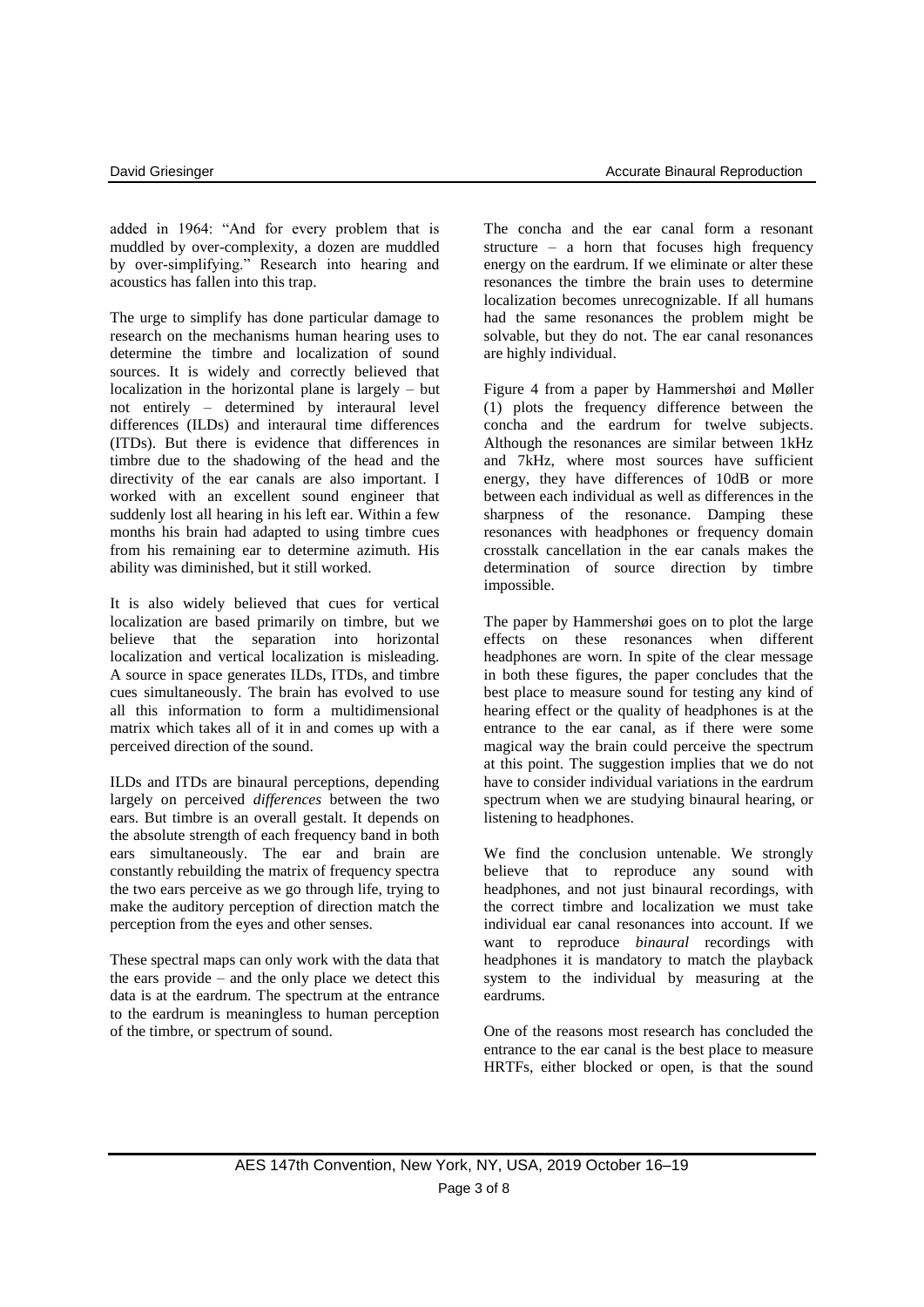pressure there is independent of direction. We decided to test this. It turns out to be true, but when we measure at the eardrum the spectrum is highly directionally dependent. The resonances are relatively broad when sound is incident from the front. At 30 degrees azimuth they are 3 to 6dB stronger, and sharper. At 45 degrees azimuth the main resonance at 3kHz is six dB stronger, and at 90 degrees azimuth it is no stronger than it is at zero azimuth, and a new resonance at 6000Hz is at least 10dB stronger.

There is an obvious reason that the direction of incidence effects the resonances. The concha and ear canals form a horn. Horns are inherently directional. Also all tube resonances have pressure minimums at their open ends. If we measure pressure there we will not see very much. But the velocity is maximum at the opening, and pressure is maximum at the closed end, the eardrum. This is where we hear, and this is where we must measure.

### **4 Early Binaural Recording and Playback**

Manfred Schroder (7) studied concert halls using a dummy head microphone developed by Mellert. (8) Although the head was anatomically accurate, it was equalized to match the *average* of the frequency response at the eardrums of *ten* subjects from a *laterally* placed loudspeaker. Playback was accomplished by crosstalk cancellation measured at the listener's ears from two frontal loudspeakers.

Schroder failed to recognize the importance of proximity because he used just two speakers to emulate an orchestra, playing a supposedly anechoic stereo recording of a number of musicians. It is unlikely that the phase information of the instruments was preserved.

Another consistent error hearing research and in binaural reproduction is ignoring the effects of the ear canal resonances and their individual variation. Headphone reproduction with or without some form of equalization almost always fails to produce a frontal image. Adding head tracking can restore a frontal image, but head tracking does not correct timbre. Crosstalk cancellation calculated from probe

measurements in the ear canals also often disturbs or eliminates these resonances.

Experiments at IRCAM as reported to me personally by Eckhard Kahle used probes *at the eardrums* to record live sound around a listener. The recordings were played back with frequency domain crosstalk cancellation with the same probes, also at the eardrum. Eckhard reports this worked very well – and it should. But the recordings are individual, and the system required a head clamp.

# **5 Recent Research on Early Reflections using Binaural Techniques**

The author has demonstrated the power of binaural technologies using a binaural data set we made in Boston Symphony Hall with Ning Xiang and Leo Beranek. While Ning and his students were setting up we recorded impulse responses in seven seats from a small loudspeaker near the conductor's podium. We recorded the impulse responses with one of my dummy microphones and a Soundfield microphone of my own design. My dummy contains accurate models of my pinna, ear canals and eardrum impedances. The impulse responses were equalized using the early energy as a reference, and were auralized using Lokki's anechoic recordings of a Mozart aria. I had made binaural recordings of live concerts in some of the same seats. The sonic impression from the impulse response renderings were convincingly accurate.

One seat near the right side wall was distinctly poorer than the others, both live and rendered. Using a Matlab script I modified the binaural impulse response to extract that reflection and render it as a separate file. Deleting the reflection improved the sound dramatically. A Power point on the author's website has audible examples of this test. (9) In the other seats the sidewall reflections were either inaudible or slightly detrimental. One of the best seats sonically was near the center of the first balcony 38 meters from the stage. There are no first order reflections from the orchestra to that seat, as the sidewall reflections are blocked by the first balcony at the sides. If you move about five meters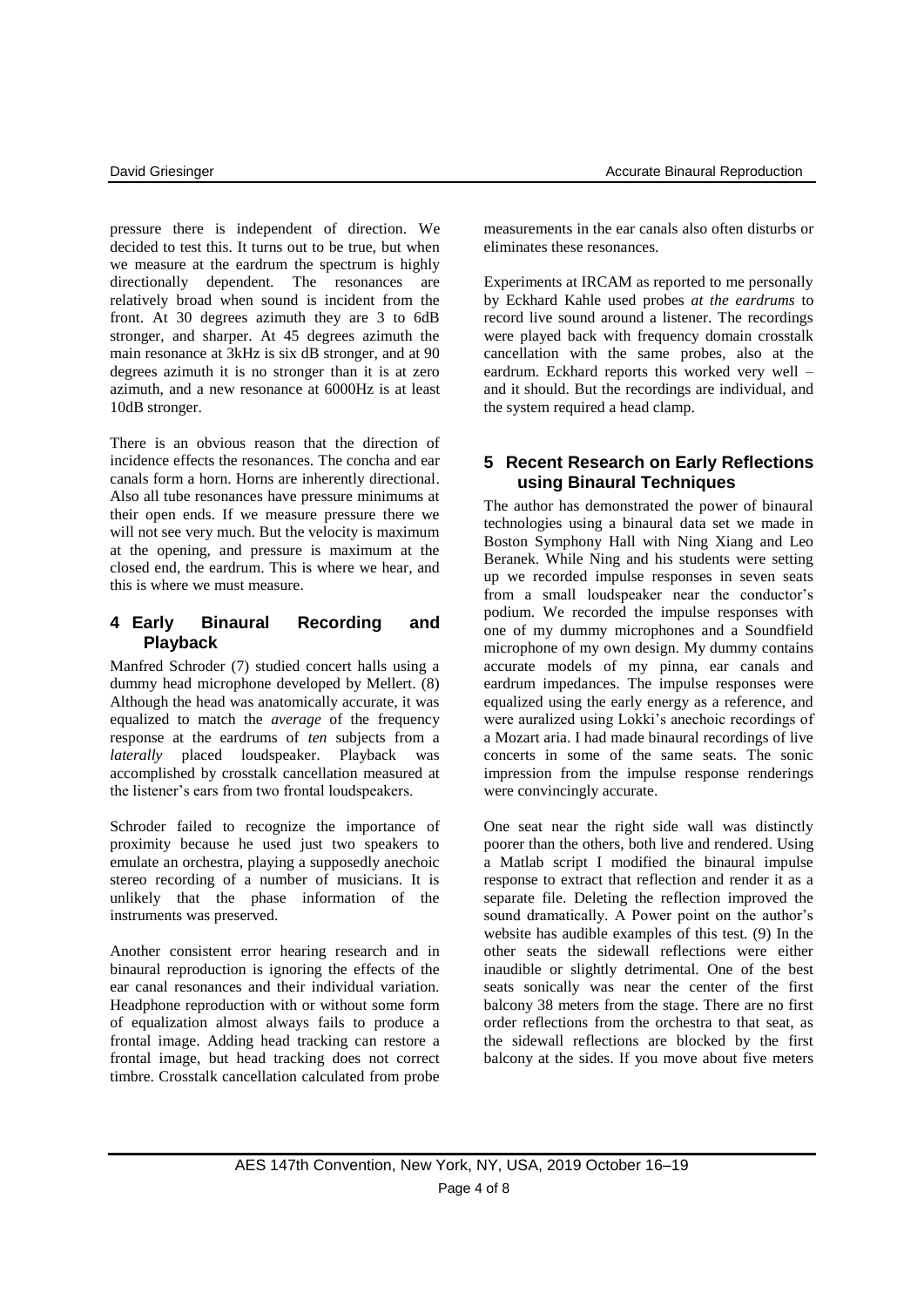to either side of the center this is no longer true, and the sound is quite noticeably poorer.

# **6 Recording Binaurally**

The key to making a binaural recording is to record from either a real head (your own) or a dummy head with real pinna, ear canals, and eardrum impedance, preferably your own. However, any reasonably anthropomorphic microphone that has been equalized to be frequency linear from the front can give useful results.

In most acoustic tests it is the frontal image that is the most important. With frontal equalization of both the recording microphone and the playback headphones the frontal image is realistically reproduced. This is because HRTFs at zero elevation and +-30 degrees azimuth have similar timbres, both with ear canal resonances and without. This is why stereo recording playback generally recommends the front speakers be +-30degres. My personal HRTFs measured at the eardrum show strong peaks at 3000Hz from the ear canals at 45 degrees azimuth. These resonances diminish and new ones at 6000Hz grow at 90 degrees.

The author has been recording from his own eardrums in venues all over the world using discrete probe microphones that almost touch his eardrums. There is a YouTube video which describes how to make these probe microphones. (10)

Microphones for binaural recording that sit in the concha are available from several manufacturers. I have not tested them extensively. I have a side by side example of the eardrum and in concha recordings in a particular venue. The eardrum recording is more realistic, and has better proximity. Also the probe microphones are easier to hide.

I previously recorded binaurally with small microphones taped to my eyeglass bows just above the pinna. There is some loss in the reality of the playback compared to the probe microphones at the eardrums, but these recordings are still useful.

I personally have used the Neumann KU-81 and the Head Acoustics HSU III. These heads sound quite different if you simply record with them, but once they have been carefully equalized to be frequency flat to a frontal source up to about 7kHz their sound impression is similar, and similar to my recordings with probe microphones, at least for frontal images. Accurately re-creating images from above and behind requires an individual dummy head or probe microphones at the eardrums.

The key to making a usefully non-individual recording is to de-individualize your dummy or eardrum microphones by equalizing them flat from the front. This is sometimes called "free field" equalization. Do not trust the manufacturer's specifications. I have never found two heads from different manufacturers that match each other or match the frequency response of a carefully equalized frontal loudspeaker.

The equalization need not be perfect at high frequencies. For most dummy heads a 1/3 octave graphic equalizer will give good results. However, if you are using probes on your eardrums I find a parametric equalizer gives better results, because the main concha and ear canal resonances need two overlapping parametric filters to properly equalize. I do not attempt to remove the notches in the frequency response which appear in my own ears or my dummy heads between 7kHz and 10kHz. You need these notches for realistic playback, and equalizing them away makes a nasty peak in the background noise.

# **7 A Frontal Reference is Necessary**

Our software app includes a stereo 32 band 1/3rd octave Q=5 graphic equalizer, a pink noise generator, and a generator of sharply filtered 1/3 octave noise bands. You can use the app to equalize your dummy microphone to a frontal source or to equalize headphones, but you need a loudspeaker and a means of measuring its frequency response. Both headphone equalization and our crosstalk cancellation require a speaker or speakers that are frequency flat on-axis, and you need a way to measure this. Most if not all student laboratories can provide a real-time analyzer with a calibrated microphone. If one is not available there are now inexpensive real-time analyzer apps for cell phones.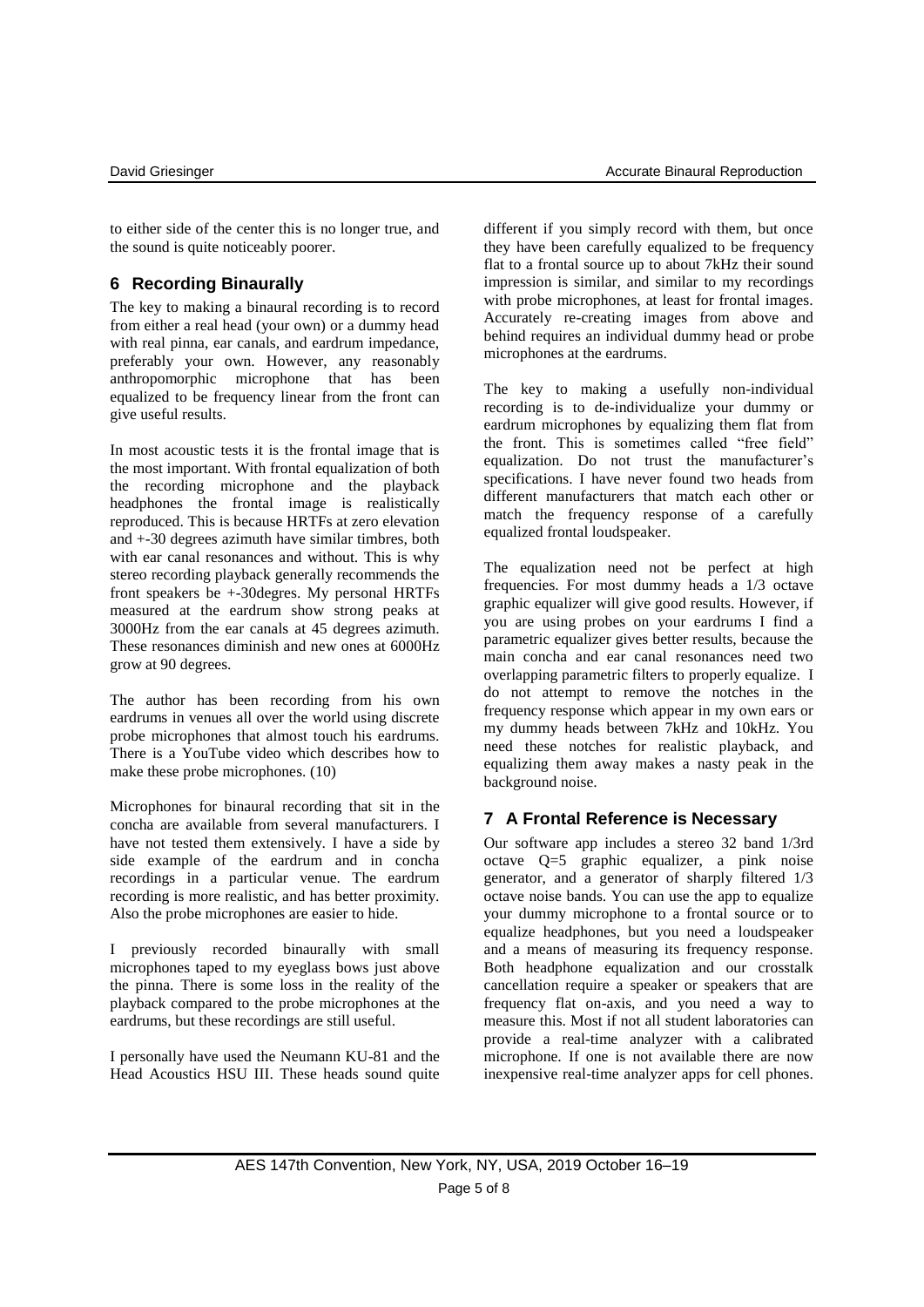Dayton Audio sells an inexpensive calibrated microphone for cell phone analyzers, the iMM6 for about \$20. (11)

Using the iMM6 with the Android app "Audio Tool" is easy and successful. The "Audio Tool" app for IOS phones also works. There is a set of instructions in reference 11 for how to do use the iMM6. There are instructions for using our app to equalize the reference loudspeaker and the dummy head on my website. Many students interested in acoustics will already know how to do it.

### **8 Using Our App to Equalize Headphones to an Individual**

Our app was written primarily to make it possible to equalize headphones to an individual by using equal loudness measurements to match the response to the eardrums from a pair of headphones to the eardrum pressure from frontal frequency flat source. Detailed instructions for how to do this are on my website, and are demonstrated on a YouTube video. (12)

When phones are individually equalized the difference in the sound is enormous. Music, both binaural and stereo, is frontal and beautiful. Surprisingly perhaps the best sounding headphones are not the expensive circumaural models favoured by high end audio buffs. Some little earbuds such as the ones sold by Apple for iPhones are smooth and free of complicated resonances. After equalization they can sound very good indeed. Earbuds if they fit well also produce the same frequency response each time you insert them in your ears. Apple buds do not fit me well. I coated a pair with a thin layer of silicone glue, which keeps them from falling out. I use them frequently.

#### **9 Crosstalk Cancellation – Transaural Playback**

Reproducing binaural recordings with crosstalk or transaural methods has a long history. A summary of many methods can be found here: (13) The Bose corporation has designed a system similar to ours (Bose Audition) for reproducing binaural renderings

from models. The system is large, proprietary, and expensive. Our system is portable, cost-effective, and works well for reproducing binaural renderings and binaural recordings of actual halls.

Our crosstalk cancelling system requires two speakers at head-height in a roughly equilateral triangle with the head. Many small powered twoway loudspeakers can work well. The ones I have been demonstrating are relatively inexpensive Audio Engine A2+ speakers. They are attached to a pair of NEEWER camera tripods. After equalization for flat frontal response with a real-time analyzer and our app and they sound very good, and play surprisingly loud.

# **10 Crosstalk Cancellation Design**

Our Crosstalk cancellation is accomplished with a semi-recursive filter. It resembles in many ways the "Panorama" circuit in the Lexicon processors, but it is specifically designed to work in the near field, and the filter is more complex. The crosstalk amplitude and delay can be adjusted with controls in the app to fit an individual head.

Many researchers use crosstalk cancelling systems that place probe microphones near or in the ear to measure the crosstalk at the two ears. The measurements are then inverted in the frequency domain to precisely cancel the crosstalk. When the matrix that results from the measurement can be inverted the cancelation is nearly perfect. But it is not clear where to put the test probe microphones. Schroder's paper says he put them at the eardrums of the listener. If so, the cancellation system would eliminate not only the crosstalk, but also the ear canal resonances that are essential for hearing localization by timbre. The system used at IRCAM definitely used the eardrums as the reference. In their case the recording was also made from the same probes, so the recording had the ear canal resonances the cancellation would remove. The system worked well, but both the recording and the playback were individual.

We are interested in making a system that is nonindividual. We want to eliminate the crosstalk at a point near the entrance of the ear canal without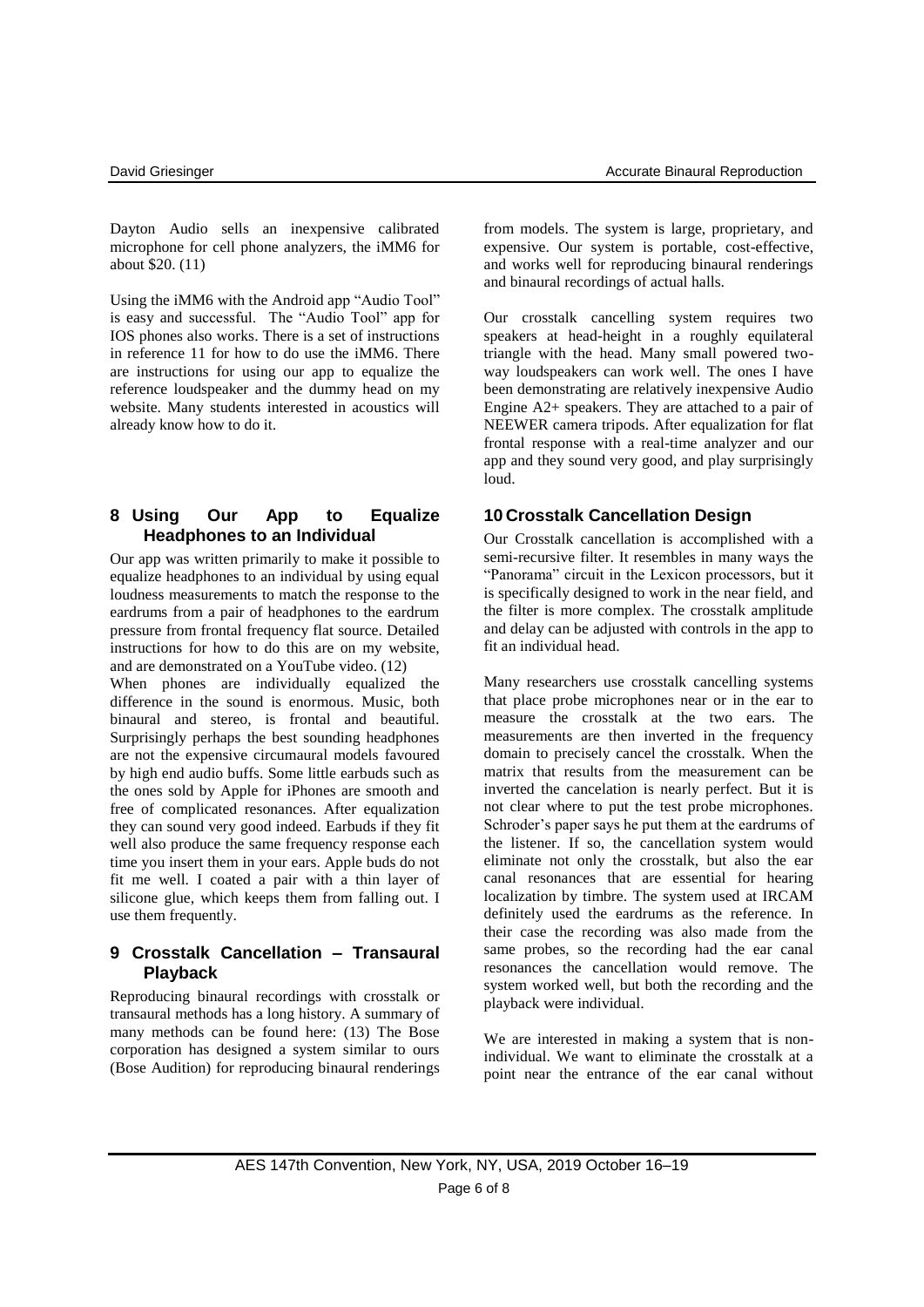modifying the individual listener's own ear canal resonances. It is possible to do this with a much simpler crosstalk circuit than matrix inversion.

To make it we measured the crosstalk from our loudspeaker from the left speaker to the right ear, and from the right speaker to the right ear. We then compared the two measurements to find both the delay and the frequency response that is needed to precisely cancel the crosstalk from the left ear to the right ear by sending a signal from the right speaker to the right ear. We then designed a filter that gives the needed frequency response and amplitudes.

The Lexicon Panorama program approximated the needed filter with a simple single pole, single zero shelving filter, adjustable from about -6db to -10dB over a frequency range of about 300Hz to 2kHz. In our current configuration we found that using two such shelving filters spaced out in frequency worked better than just one.

Crosstalk needs to be recursive. The correction signal sent from the right speaker to the right ear to cancel the crosstalk from the left speaker will also travel to the left ear. There needs to be a signal that will cancel that crosstalk too. The goal can be accomplished by sending the cancelling signal from the right ear through an additional delay and filter to the left speaker. And then again to the right, and so on.

In many crosstalk circuits the recursion is automatically performed by summing the output of the first delay and filter with the opposite channel input and with a negative sign. Many ways to do this are shown in reference 11. But we found that filtering the signal once and sending it back around changed the high frequency amplitude and phase unacceptably. The circuit works better if we send the signals to a second set of delays and filters before recirculating it. The result is slightly more complex, but more accurate and more stable.

The app provides four broadband signals for adjusting the crosstalk: decorrelated pink noise, mono pink noise, noise in left channel only, and noise in right channel only. The decorrelated noise should sound wide and outside the speakers, and the left only or right only noises should be heard only in the proper ears. For most listeners a small adjustment to the delay gives attenuation to the opposite ear of at least 10dB. As a final refinement I added a five band user adjustable parametric equalizer to the crosstalk filters. A user can send the third octave noise bands available in the app to the left channel only, and listen at each frequency for the degree of cancellation in the right ear. If a particular band is not as effectively canceled as another the user can adjust the filer response with the equalizer. So far such individual adjustment has not been needed.

Subwoofers are not necessary for most binaural work. But we recently found two smallish subwoofers on ebay for under \$100. Adding them to the system with a crossover of 90Hz and reequalizing the combination made an impressive improvement to a recording from Boston Symphony Hall when the organ joined the orchestra.

The virtual speakers created by the crosstalk cancellation have an effective angle of incidence to the concha and ear canals of about 30 degrees azimuth. But our binaural recordings are equalized for flat frontal incidence. The difference is audible, and causes sounds that should be perceived as above or behind the head to sound more frontal. It was in an attempt to cancel this 30 degree HRTF that I discovered how important the directional dependence of the ear canal resonances is. A blocked ear canal measurement of the 30 degree HRTF did not work at all, but when I inverted the frequency response of an HRTF measured at my eardrum height and rear localization of the binaural recordings improved.

### **11 Using Crosstalk Cancellation on Stereo Music**

The equalized small speakers with crosstalk cancellation provide a wonderful way to listen to music of all types. But recordings intended for stereo playback often contain bass energy with a large L-R component. Binaural microphones record very little left minus right (L-R) information at low frequencies. One of the main functions of a crosstalk